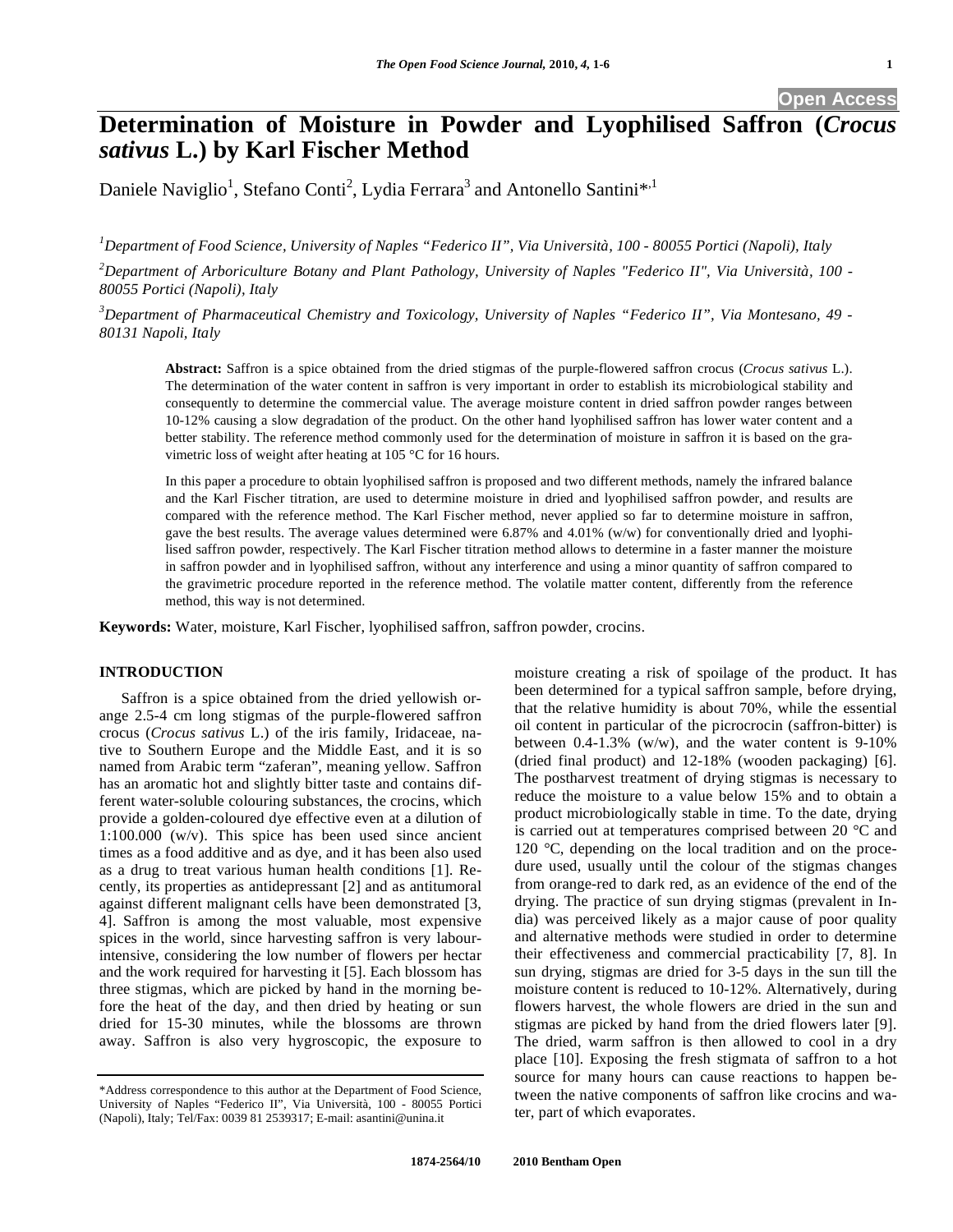The crocins are the glycosyl esters of crocetin  $(C_{44}H_{64}O_{24})$  that are unusually water-soluble carotenoids responsible for the strong colouring capacity of saffron. Picrocrocin  $(C_{16}H_{26}O_7)$  a monoterpene glycoside and safranal  $(C_{10}H_{14}O)$  are the principal bitter tasting substances in saffron. Safranal, a monoterpene aldehyde, is formed in saffron by hydrolysis during drying and storage from picrocrocin and is responsible for its aroma [11]. The water content in the dried product directly influences the amount of these valuable compounds contained in the spice.

Recently, different papers about the optimum drying conditions to obtain the best hot dried spice [12] and about dehydration postharvesting treatment to reduce moisture in stigmas were published [7, 8].

In the literature different aspects of saffron, principally referring to the analysis and identification of main components have been evaluated, as well as the identification of bioactive molecules contained in saffron like crocins for their possible use in medicine [3] while no method has been proposed for the determination of water content in dried saffron powder except for the "determination of moisture and volatile matter" indicated at point 9 of International Standard Regulation ISO 3632-2-93, based on the gravimetric measure of the loss of weight in oven at 103 °C  $\pm$  2 °C. According to the ISO, the determination gives the total of water and volatile matter present, without the possibility to separate the two amounts [13].

In this paper the Karl Fischer (KF) titration method [14] is proposed to determine the water content in saffron powder and in lyophilised saffron. The use of lyophilization procedure here described is new for saffron; it uses low temperatures in a high vacuum environment to dry the spice reducing the risk of reactions between the native substances contained in the spice and allowing to obtain saffron with a constant content of the native compounds. The results obtained with the KF and gravimetric infrared balance methods are compared to those obtained with the official ISO method.

### **MATERIALS AND METHODOLOGY**

#### **Materials**

Saffron was obtained from two Italian producers, namely Sanna, S. Gavino Monreale (Cagliari) and Navelli, Civitaretenga (L'Aquila), and one from an Iranian producer, Bahraman Saffron (Masshad). All saffron powder samples were classified according to the ISO classification as Category I (see Table **1**). Lyophilised saffron was prepared as described below.

For each of the four saffron typology under study (Sanna, Navelly, Bahraman, lyophilised) five aliquots were sampled and analysed using the ISO, the infrared balance and KF method, respectively, to determine the water content. Each sample was analysed in triplicate and results were reported as the average. Considering that for the saffron powder the analytical identification and hence the commercial classification according to the ISO 3632-2-93 [13] is based on the spectrophotometric determination of crocins, picrocrocins and safranal since their amount in the dried product is dependent on the moisture content. Crocins, picrocrocins and safranal have been identified and quantified using UV spectroscopy determination of the absorbance maxima at 257, 330 and 440 nm, for picocrocins, safranal and crocins, respectively.

## **Lyophilised Saffron Preparation**

Lyophilised saffron was obtained from the sample furnished by the producer Sanna as following: 250 g of fresh stigmas of *Crocus sativus* L. were, immediately after collecting in field, frozen at -20 °C for twenty four hours; then they were lyophilised for other 24 hours, powdered by grinding to obtain 50 g of orange coloured powered saffron. Fig. (**1**) shows the aspect of the starting material used.

## **Determination of Moisture by Standard Gravimetric Method**

2.5 g of saffron stigmas previously powdered by grinding, were dried in an oven (Intercontinental s.r.l.) at 103 °C  $\pm$ 2°C for 16 hours at atmospheric pressure; after cooling in the dryer, the sample was weighted to the nearest 0.0001 g. A test for constancy of mass was performed by additional drying steps of 1 h until the difference in the mass did not exceed 0.5 mg. Each sample was analyzed in triplicate and the final result reported as the average on all the determinations (ISO 3632-2-93).

### **Determination of Moisture Using the Infrared Balance**

5.0 g of each sample of saffron powder were dried on an infrared balance (Eurotherm, Gibertini, Novate, Italy) at 105 °C until the weight was constant (the difference between two consecutive determination did not exceed 4.0 mg) for 5 minutes. Each measure required about 20 minutes. Each sample was analyzed in triplicate and the final result taken as the arithmetic average on all the determinations.

## **Determination of Moisture by Volumetric Karl-Fischer Titration**

The determinations of moisture were carried out using a micro ST 2038 apparatus for Karl Fischer titration (Crison

|  | Table 1. Commercial Classification of Saffron According to the ISO 3632-2-93; $E^{1\%}$ is the Specific Extinction Coefficient |
|--|--------------------------------------------------------------------------------------------------------------------------------|
|--|--------------------------------------------------------------------------------------------------------------------------------|

| Category                         | "Bitterness" $E^{1\%}$ <sub>257</sub> | "Odour" $E^{1\%}$ <sub>330</sub> | "Colour" $E^{1\%}_{440}$ |
|----------------------------------|---------------------------------------|----------------------------------|--------------------------|
|                                  | $\geq 70$                             | $20 - 50$                        | $\geq$ 190               |
|                                  | $\geq 55$                             | $20 - 50$                        | $\geq 150$               |
| Ш                                | $\geq 40$                             | $20 - 50$                        | $\geq$ 110               |
| IV                               | $\geq 30$                             | $20 - 50$                        | $\geq 80$                |
| Powder saffron (this paper)      | 100                                   | 35                               | 240                      |
| Lyophilised saffron (this paper) | 230                                   | 100                              | 330                      |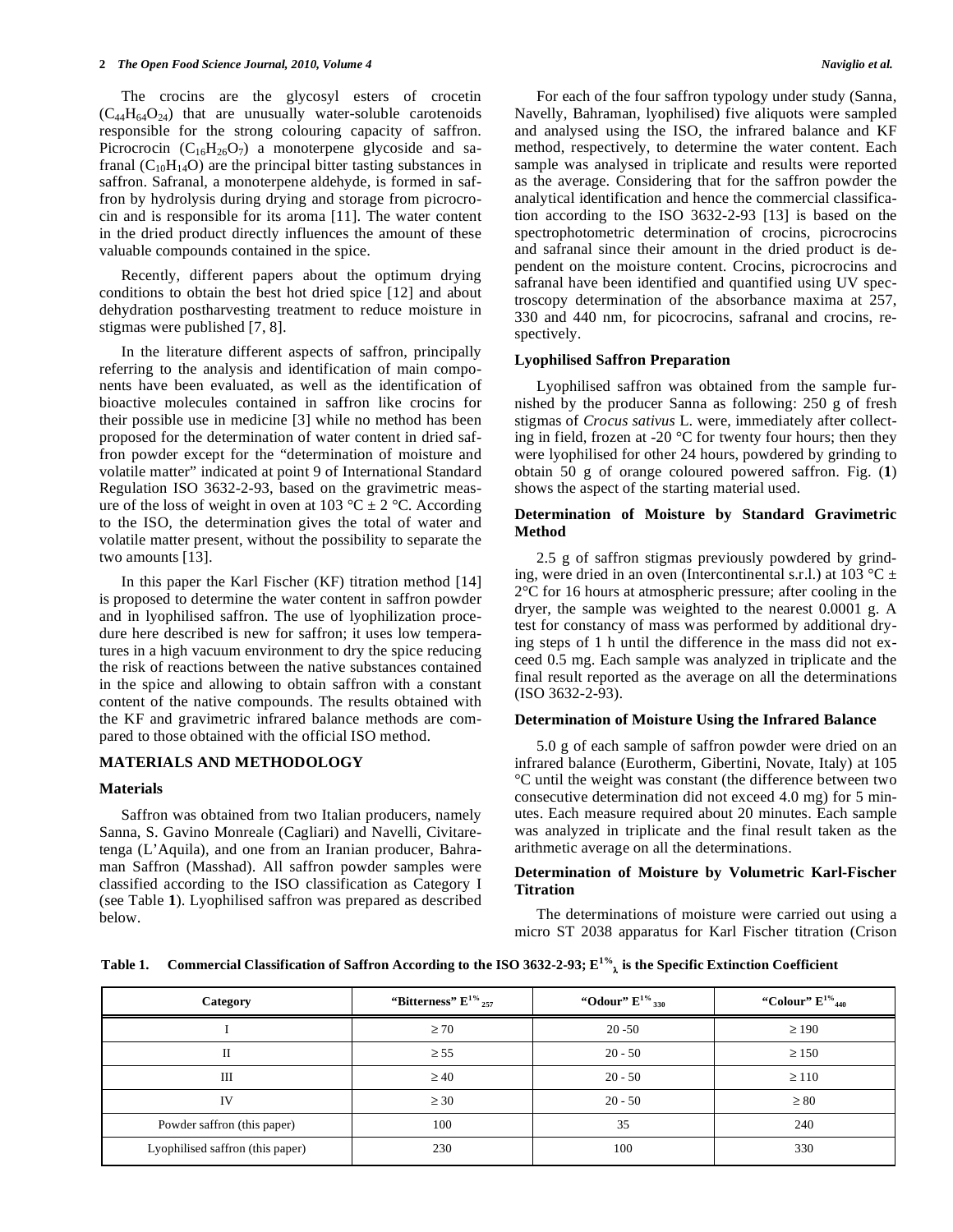

**Fig. (1).** Samples of iranian saffron (**A**), Sanna italian saffron (**B**), lyophilized saffron (**C**), and Navelli powder saffron (**D**).

Instruments SA, Spain). 70.0 mg of saffron lyophilised and 20.0 mg of powder saffron were analysed with Hydranal composite 5 (Hydranal solvent, Fluka) as reagent and methanol as solvent. The solvent was changed in each experiment. The analyses were performed in triplicate and the results averaged.

## **UV-VIS Spectrophotometric Analysis**

Samples of saffron powder and lyophilised saffron were dissolved in water at a 0.04 % and 0.02 % (w/v), respectively and filtered through 0.20 μm membrane (Millipore, Bedford, MA, USA) in order to eliminate rough impurities. They were then analysed using a spectrophotometer UV-VIS mod. UV-1601 (Shimadzu Corp., Tokyo, Japan) in the 200 – 600 nm wavelength range.

# **RESULTS AND DISCUSSION**

Absorbance values limits used for the commercial classification of the powder saffron in the four existing categories [13] are reported in Table **1** for reference together with the values determined for the samples analysed in this study.

Table **2** shows the results obtained using the three methods above described for the water content determination using powder and lyophilised saffron.

Standard deviation is good for all of the three methods, but the values of moisture determined by oven drying (ISO method) are always higher than the others. This reflects the loss of weight caused by the chosen conditions and do not necessarily reflect the true water content: in fact the weight loss could be caused not only by the water, but also by the loss of volatile substances present in the powder or formed by degradation reactions related to the sample heating. The process of drying using the infrared balance is based on the irradiation of the sample with infrared radiation that is capable to induce the evaporation of the water contained in the sample. About 5 g of sample are required and the measure is relatively fast, about 20 minutes, while for the standard ISO method about 2.5 g and 16 hours are required.

In the literature many papers describe the use of the Karl Fischer titration method in the determination of the water content in foodstuffs. Recently its use in the determination of the water content in powdered milk was proposed [15, 16].

The Karl-Fischer titration [14, 17, 18] on the other hand is the only selective method even if, due to the nature of the titration, it is impossible to measure the moisture in a sample if the water content is too high. This method in fact is capable to determine very low moisture content in the sample and has the smallest standard deviation when applied to saffron (see Table **2**). The quantity needed for the determination is very small, 70 mg and 20 mg for the dried and lyophilised saffron powder, respectively, and the determination is very fast, requiring about 1 minute.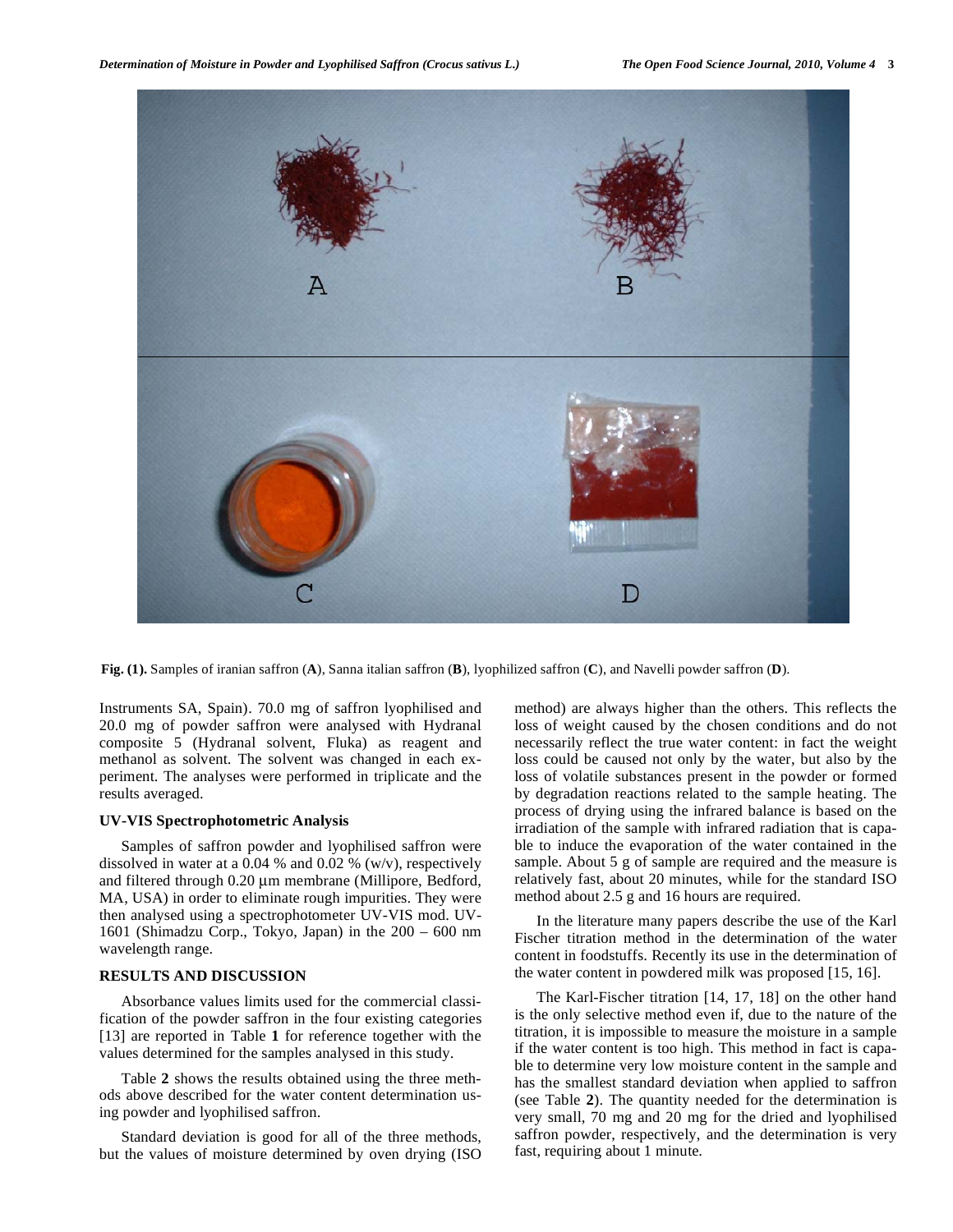#### **4** *The Open Food Science Journal, 2010, Volume 4 Naviglio et al.*

- **Table 2. Weight Loss Percentage (w/w %) in: (A) Lyophilized Saffron, (B) Powder Saffron Sanna, (C) Powder Saffron Navelli, and (D) Powder Saffron Iran, Determined by ISO Method, Infrared Balance and KF Titration. For the KF Method the Reported Values Coincide with the Water Content**
- (**A**)

| <b>Lyophilized Saffron</b> | Oven Drying $(w/w \gamma_0)$ | Infrared Balance $(w/w \gamma_0)$ | <b>KF</b> Titration $(w/w \%)$ |
|----------------------------|------------------------------|-----------------------------------|--------------------------------|
|                            | 10.00                        | 6.88                              | 3.83                           |
| $\mathfrak{D}$             | 9.64                         | 6.41                              | 4.34                           |
|                            | 9.15                         | 7.01                              | 4.10                           |
| 4                          | 10.10                        | 7.20                              | 3.95                           |
|                            | 9.87                         | 6.69                              | 4.05                           |
| average                    | 9.75                         | 6.84                              | 4.05                           |
| <b>SD</b>                  | 0.31                         | 0.25                              | 0.16                           |

(**B**)

| <b>Powder Saffron (Sanna)</b> | Oven Drying $(w/w \gamma_0)$ | Infrared Balance $(w/w \gamma_0)$ | <b>KF</b> Titration $(w/w \%)$ |
|-------------------------------|------------------------------|-----------------------------------|--------------------------------|
|                               | 11.0                         | 7.88                              | 6.92                           |
| $\Omega$                      | 10.64                        | 7.41                              | 6.75                           |
| $\overline{\mathbf{c}}$       | 9.99                         | 8.99                              | 7.03                           |
| 4                             | 10.1                         | 8.2                               | 6.82                           |
|                               | 12.87                        | 7.0                               | 6.83                           |
| average                       | 10.92                        | 7.90                              | 6.87                           |
| <b>SD</b>                     | 0.95                         | 0.62                              | 0.09                           |

(**C**)

| <b>Powder Saffron (Navelli)</b> | Oven Drying $(w/w \gamma_0)$ | Infrared Balance $(w/w \gamma_0)$ | <b>KF Titration</b> (w/w $\%$ ) |
|---------------------------------|------------------------------|-----------------------------------|---------------------------------|
|                                 | 11.22                        | 7.76                              | 6.63                            |
| ∍                               | 10.04                        | 7.81                              | 6.55                            |
| ◠                               | 9.89                         | 8.00                              | 7.01                            |
| $\overline{4}$                  | 10.33                        | 8.23                              | 6.64                            |
|                                 | 12.87                        | 7.56                              | 6.97                            |
| average                         | 10.87                        | 7.87                              | 6.76                            |
| <b>SD</b>                       | 1.01                         | 0.21                              | 0.17                            |

(**D**)

| <b>Powder Saffron (Iran)</b> | Oven Drying $(w/w \gamma_0)$ | <b>Infrared Balance (w/w %)</b> | <b>KF</b> Titration $(w/w \%)$ |
|------------------------------|------------------------------|---------------------------------|--------------------------------|
|                              | 11.22                        | 7.36                            | 6.83                           |
| ◠                            | 10.04                        | 7.21                            | 6.95                           |
|                              | 9.08                         | 8.04                            | 7.10                           |
| 4                            | 10.53                        | 8.13                            | 6.34                           |
|                              | 12.97                        | 7.16                            | 7.05                           |
| average                      | 10.77                        | 7.58                            | 6.85                           |
| SD                           | 1.19                         | 0.38                            | 0.25                           |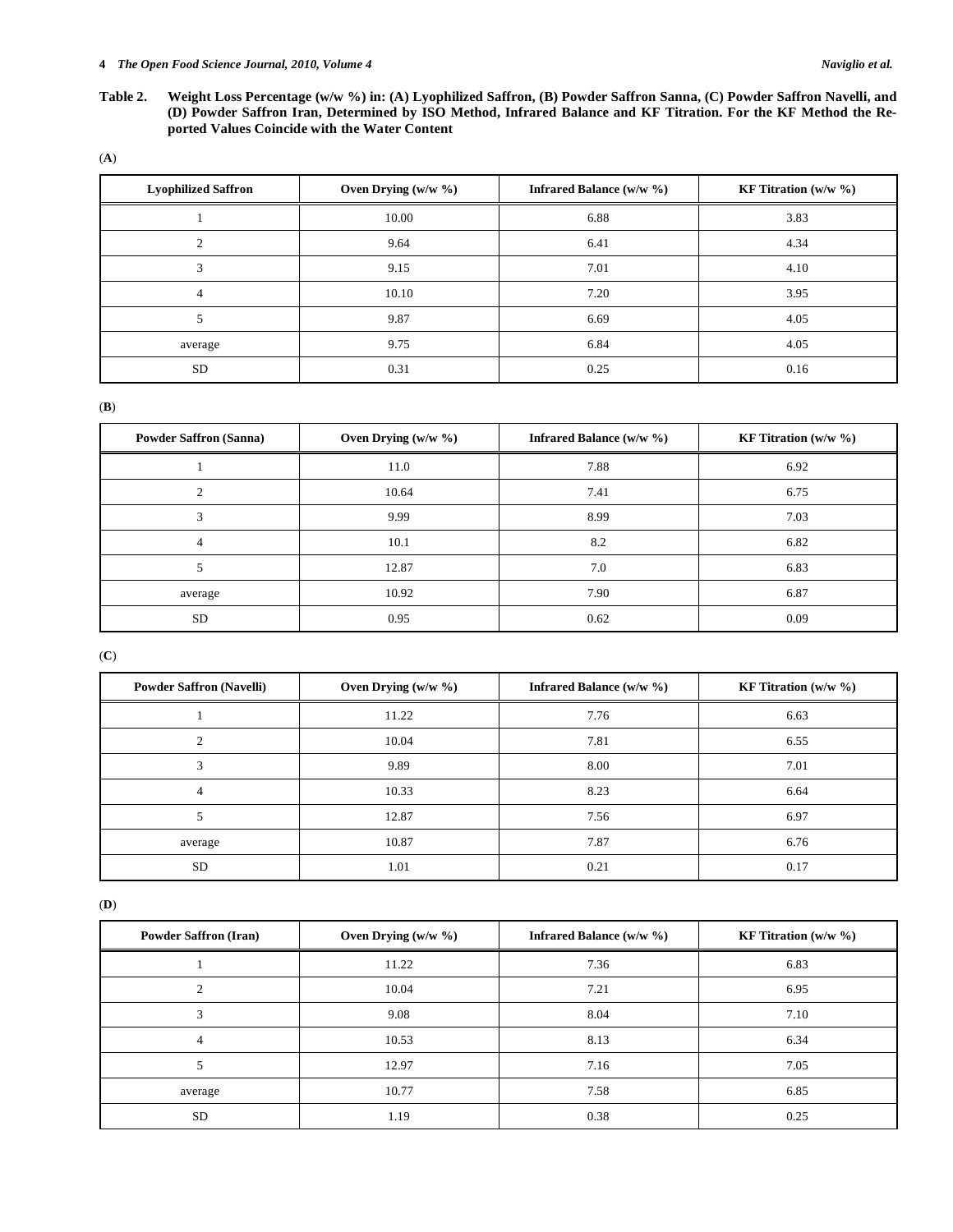The determination of the water content of a sample requires a two step chemical reaction scheme that uses the reaction between iodine and water in presence of sulphur dioxide. The chemical reactions are the following:

$$
(1) \qquad CH_3OH + SO_2 + RN = [RNH]SO_3CH_3
$$

(2)  $[RNH]SO_3CH_3 + I_2 + H_2O + 2RN = [RNH]SO_3CH_3 +$ 2[RNH]I

The parameter measured in the volumetric KF method is the amount of iodine reduced in the second reaction step where  $\text{[RNH]}SO_3CH_3$  act as catalyst. The data reported in the Table **2** indicate that lyophilised saffron (Sanna producer) has the lowest content of water, 4.01%, while the saffron conventionally dried obtained from the same producer has a value of 6.87%. Comparing the data reported in the Table **2** it can be observed that the official ISO method gives always an higher water content compared with the infrared balance and Karl Fischer titration method. For the KF method the values reported in Table **2** coincide with the water content, since any other substance present in the sample in very small amount should not interfere with the Iodine used in the titration.

To determine the content of glycosilated compounds present in the dried and lyophilised saffron, UV spectroscopy was used. The results show that lyophilised saffron water solution at 0.02 % (w/v) concentration has an higher values for the absorbance at 257, 330 and 440 nm, see Fig. (**2A**), compared to the saffron powder at a 0.04 % (w/v) concentration, see Fig. (**2B**). The higher absorbance at 440 nm is related to the highest crocins content, responsible for saffron colour, while the absorbance at 257 nm is related to the picrocrocins content, responsible for the taste, and the absorbance measured at 330 nm is related to the safranal content, responsible for the odour [19]. The higher crocins content in lyophilised saffron is due to its lower moisture content, in fact the moisture can catalyse the degradation (hydrolysis) of crocin into crocetin, causing also the fading of the colour in the saffron powder, the colour being inversely related to moisture content [9]. Liophylised saffron showed a colouring power ("Colour"  $E^{1\%}_{440}$ ) of 330 according to the data reported in Fig. (**2A**) while powder saffron showed a value of 240. The value for the lyophilized saffron is way higher then the 190 considered acceptable for the Category I classification (see Table **1**) indicating that this formulate can be classified in a new higher Category.

Moreover since the traditional drying method of the saffron is realized using high temperatures for a long time, the native compounds, e.g. the crocins, can be degraded, also explaining why the traditionally dried saffron has a lower content of these compounds compared with the lyophilised saffron powder, that has also a lower water content.

# **CONCLUSION**

The obtained results using the official ISO, the infrared balance and the KF titration method to determine the water content in saffron powder and lyophilised saffron powder allowed us to conclude that the KF method could be an alternative technique to measure the water content in saffron with respect to the method suggested by the ISO 3632-2-93 [13] and ISO 5725-1 [20] regulations, based on the loss of weight after oven drying. The results obtained by KF titra-



**Fig. (2).** UV-VIS (200–600 nm) spectra of lyophilised (**A**) and oven dried saffron (**B**); analysed solutions are at a 0.02 and 0.04 % (w/v) concentration, respectively.

tion allowed us to obtain a good repeatability, good accuracy considering that any volatile compound is not determined, and a faster determination. Moreover a smaller quantity of sample for the analysis compared to the oven drying method is required.

Lyophilized saffron is a new product, with an higher content of crocins, a constant content of native compounds, because of its minimum water content (about 4%) with respect to the traditional dried saffron and for this reasons it could be used as a standard substance to evaluate the quality and water content of saffron powder itself. At the same time we can conclude that the innovative method of lyophilisation here described, based on drying by freezing in a high vacuum, allows to obtain saffron with very low moisture content and consequently an higher crocins content, a longer shelf-life, a greater stability and an higher colouring power.

### **REFERENCES**

- [1] Hosseinzadeh H, Talebzadeh F. Anticonvulsant evaluation of safranal and crocin from *Crocus sativus* in mice. Fitoterapia 2005; 76: 722-4.
- [2] Noorbala AA, Akhondzadeh S, Tahmacebi-Pour N, Jamshidi AH. Hydro-alcoholic extract of *Crocus sativus* L. versus fluoxetine in